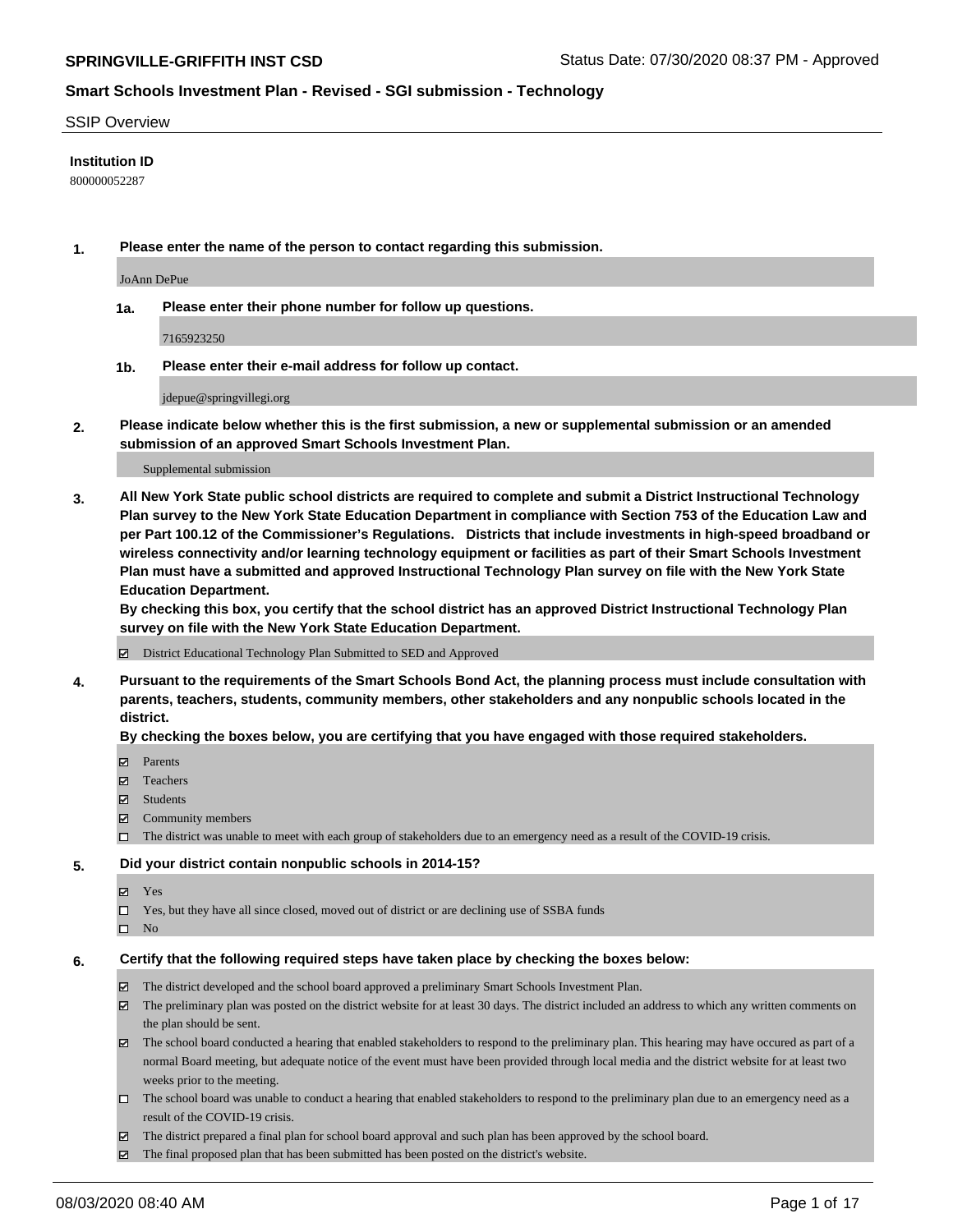SSIP Overview

**6a. Please upload the proposed Smart Schools Investment Plan (SSIP) that was posted on the district's website, along with any supporting materials. Note that this should be different than your recently submitted Educational Technology Survey. The Final SSIP, as approved by the School Board, should also be posted on the website and remain there during the course of the projects contained therein.**

06.05.18 BOE presentation.pptx 6.5.18 Smart Schools Bond Act Overview.docx

**6b. Enter the webpage address where the final Smart Schools Investment Plan is posted. The Plan should remain posted for the life of the included projects.**

https://drive.google.com/file/d/1JJqoDNRdx1sw5xu6hwFnI0IHaufswJ5E/view

**7. Please enter an estimate of the total number of students and staff that will benefit from this Smart Schools Investment Plan based on the cumulative projects submitted to date.**

1,875

**8. An LEA/School District may partner with one or more other LEA/School Districts to form a consortium to pool Smart Schools Bond Act funds for a project that meets all other Smart School Bond Act requirements. Each school district participating in the consortium will need to file an approved Smart Schools Investment Plan for the project and submit a signed Memorandum of Understanding that sets forth the details of the consortium including the roles of each respective district.**

 $\Box$  The district plans to participate in a consortium to partner with other school district(s) to implement a Smart Schools project.

**9. Please enter the name and 6-digit SED Code for each LEA/School District participating in the Consortium.**

| <b>Partner LEA/District</b> | <b>ISED BEDS Code</b> |
|-----------------------------|-----------------------|
| (No Response)               | (No Response)         |

**10. Please upload a signed Memorandum of Understanding with all of the participating Consortium partners.**

(No Response)

**11. Your district's Smart Schools Bond Act Allocation is:**

\$1,690,068

**12. Final 2014-15 BEDS Enrollment to calculate Nonpublic Sharing Requirement**

|            | <b>Public Enrollment</b> | Nonpublic Enrollment | 'Total Enrollment | l Nonpublic Percentage |
|------------|--------------------------|----------------------|-------------------|------------------------|
| Enrollment | 777<br>. <i>.</i>        | 98                   | .875.00           | 5.23                   |

**13. This table compares each category budget total, as entered in that category's page, to the total expenditures listed in the category's expenditure table. Any discrepancies between the two must be resolved before submission.**

|                                                 | <b>Sub-Allocations</b> | <b>Expenditure Totals</b> | Difference |
|-------------------------------------------------|------------------------|---------------------------|------------|
| School Connectivity                             | 0.00                   | 0.00                      | 0.00       |
| Connectivity Projects for<br><b>Communities</b> | 0.00                   | 0.00                      | 0.00       |
| Classroom Technology                            | 1,165,400.00           | 1,165,400.00              | 0.00       |
| Pre-Kindergarten Classrooms                     | 0.00                   | 0.00                      | 0.00       |
| Replace Transportable<br><b>Classrooms</b>      | $\overline{0.00}$      | 0.00                      | 0.00       |
| High-Tech Security Features                     | 0.00                   | 0.00                      | 0.00       |
| Nonpublic Loan                                  | 24,500.00              | 24,500.00                 | 0.00       |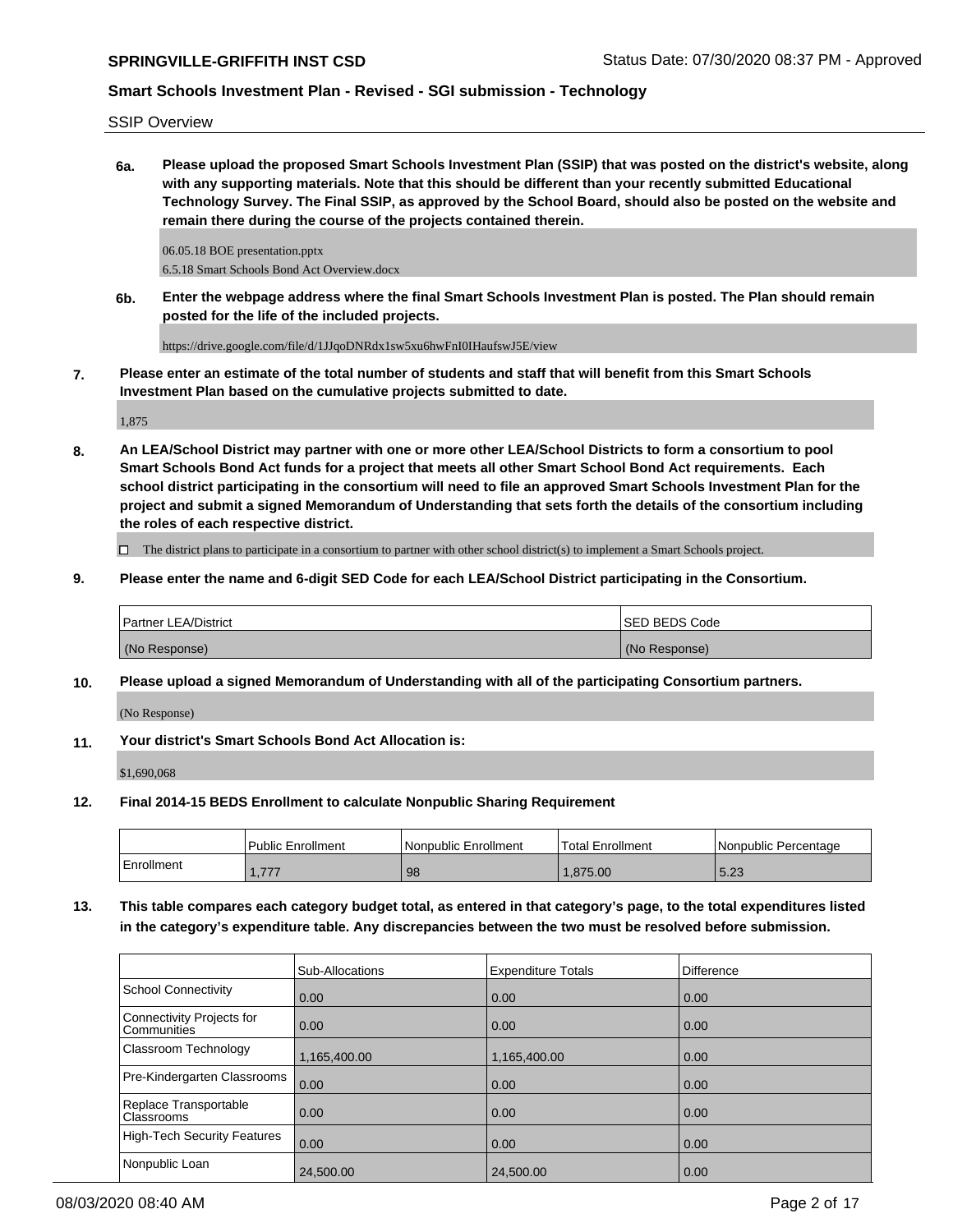SSIP Overview

|         | <b>Sub-Allocations</b> | Expenditure Totals | <b>Difference</b> |
|---------|------------------------|--------------------|-------------------|
| Totals: | 1,189,900              | ,189,900           |                   |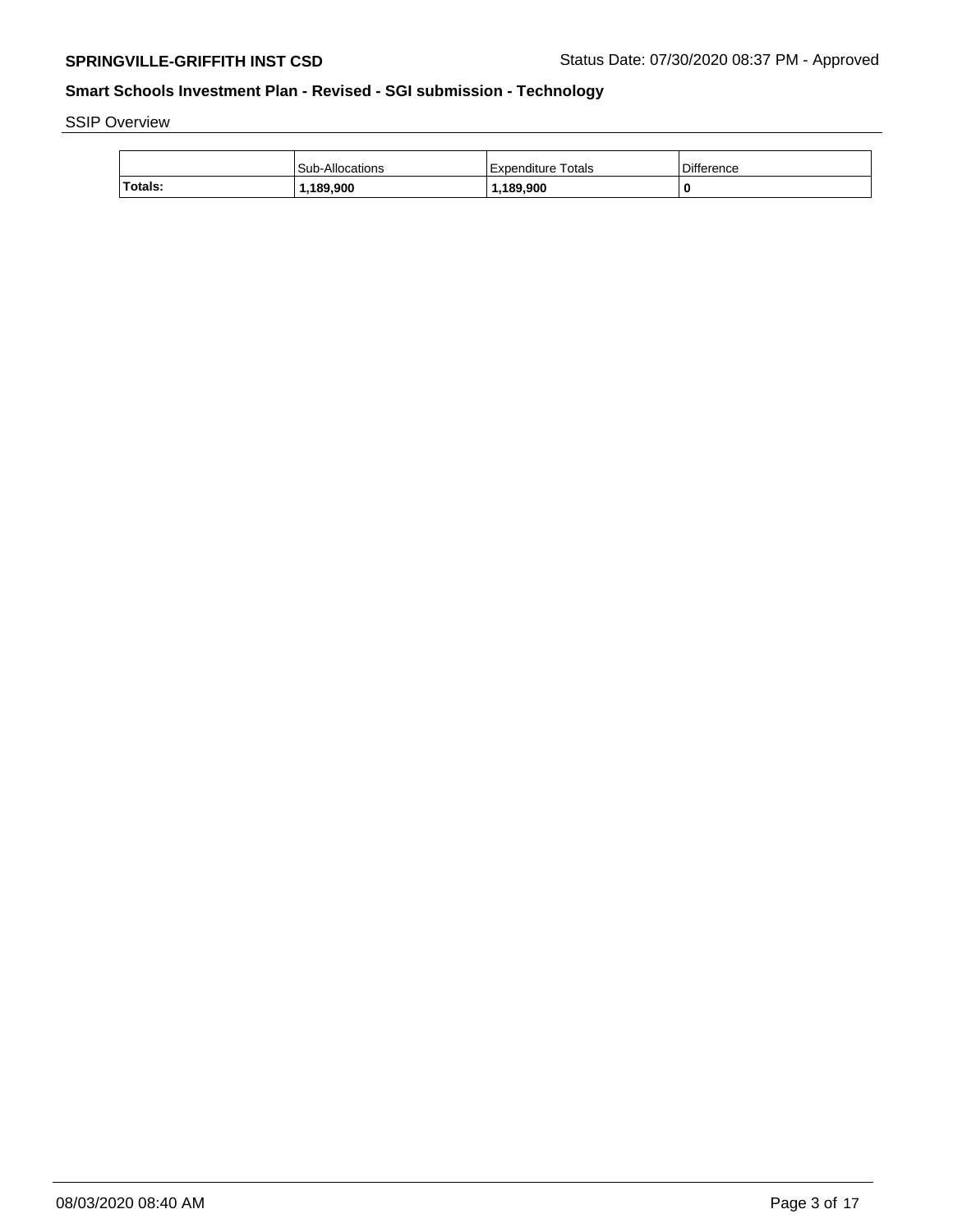School Connectivity

- **1. In order for students and faculty to receive the maximum benefit from the technology made available under the Smart Schools Bond Act, their school buildings must possess sufficient connectivity infrastructure to ensure that devices can be used during the school day. Smart Schools Investment Plans must demonstrate that:**
	- **• sufficient infrastructure that meets the Federal Communications Commission's 100 Mbps per 1,000 students standard currently exists in the buildings where new devices will be deployed, or**
	- **• is a planned use of a portion of Smart Schools Bond Act funds, or**
	- **• is under development through another funding source.**

**Smart Schools Bond Act funds used for technology infrastructure or classroom technology investments must increase the number of school buildings that meet or exceed the minimum speed standard of 100 Mbps per 1,000 students and staff within 12 months. This standard may be met on either a contracted 24/7 firm service or a "burstable" capability. If the standard is met under the burstable criteria, it must be:**

**1. Specifically codified in a service contract with a provider, and**

**2. Guaranteed to be available to all students and devices as needed, particularly during periods of high demand, such as computer-based testing (CBT) periods.**

**Please describe how your district already meets or is planning to meet this standard within 12 months of plan submission.**

(No Response)

**1a. If a district believes that it will be impossible to meet this standard within 12 months, it may apply for a waiver of this requirement, as described on the Smart Schools website. The waiver must be filed and approved by SED prior to submitting this survey.**

 $\Box$  By checking this box, you are certifying that the school district has an approved waiver of this requirement on file with the New York State Education Department.

**2. Connectivity Speed Calculator (Required). If the district currently meets the required speed, enter "Currently Met" in the last box: Expected Date When Required Speed Will be Met.**

|                  | l Number of     | Required Speed | Current Speed in | Expected Speed  | Expected Date                           |
|------------------|-----------------|----------------|------------------|-----------------|-----------------------------------------|
|                  | <b>Students</b> | In Mbps        | l Mbps           | to be Attained  | When Required                           |
|                  |                 |                |                  |                 | l Within 12 Months ISpeed Will be Met l |
| Calculated Speed | (No Response)   | 0.00           | (No Response)    | l (No Response) | l (No Response)                         |

**3. Describe how you intend to use Smart Schools Bond Act funds for high-speed broadband and/or wireless connectivity projects in school buildings.**

(No Response)

**4. Describe the linkage between the district's District Instructional Technology Plan and how the proposed projects will improve teaching and learning. (There should be a link between your response to this question and your responses to Question 1 in Section IV - NYSED Initiatives Alignment: "Explain how the district use of instructional technology will serve as a part of a comprehensive and sustained effort to support rigorous academic standards attainment and performance improvement for students."** 

**Your answer should also align with your answers to the questions in Section II - Strategic Technology Planning and the associated Action Steps in Section III - Action Plan.)**

(No Response)

**5. If the district wishes to have students and staff access the Internet from wireless devices within the school building, or in close proximity to it, it must first ensure that it has a robust Wi-Fi network in place that has sufficient bandwidth to meet user demand.**

**Please describe how you have quantified this demand and how you plan to meet this demand.**

(No Response)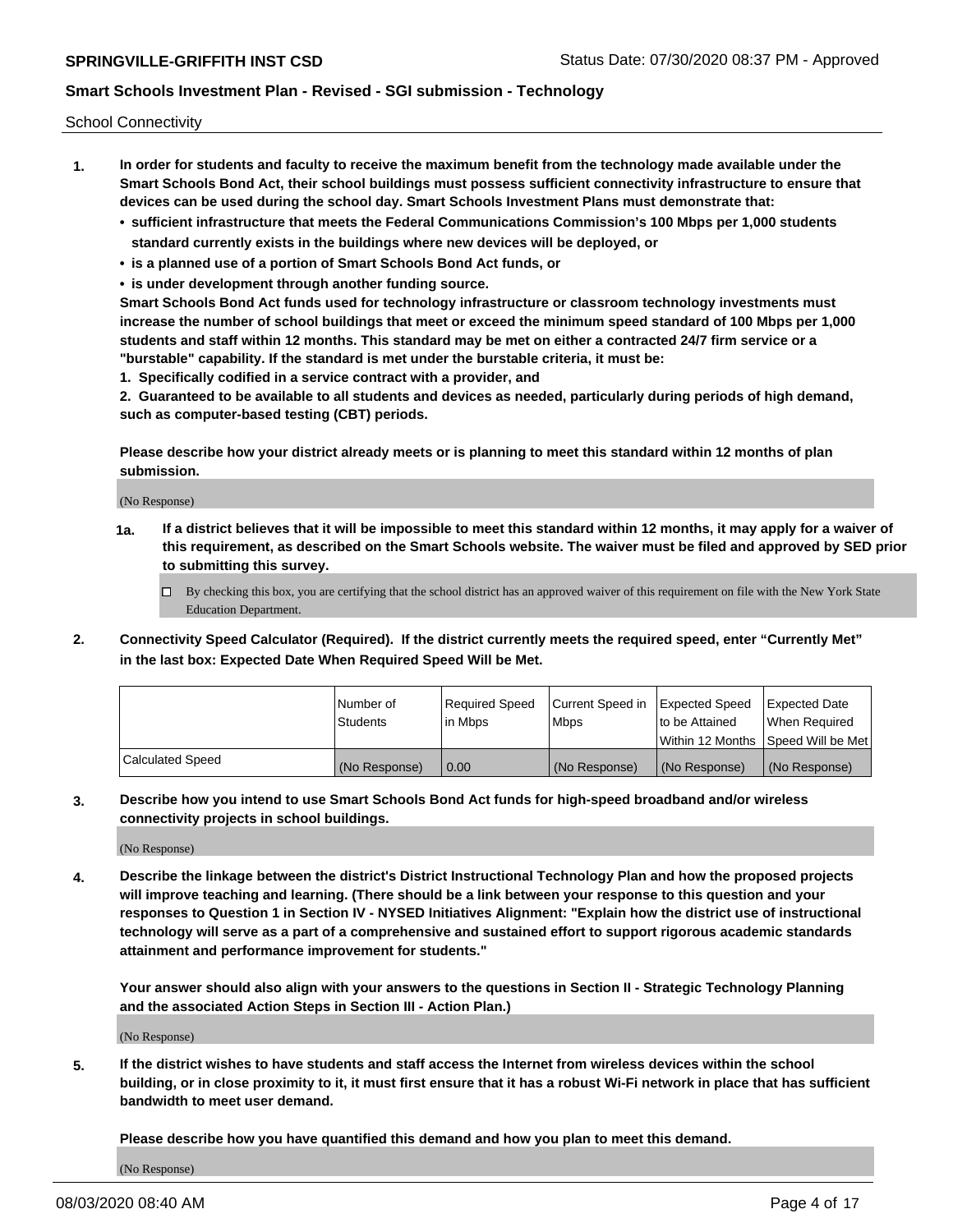School Connectivity

**6. Smart Schools plans with any expenditures in the School Connectivity category require a project number from the Office of Facilities Planning. Districts must submit an SSBA LOI and receive project numbers prior to submitting the SSIP. As indicated on the LOI, some projects may be eligible for a streamlined review and will not require a building permit.**

**Please indicate on a separate row each project number given to you by the Office of Facilities Planning.**

| Project Number |  |
|----------------|--|
| (No Response)  |  |

**7. Certain high-tech security and connectivity infrastructure projects may be eligible for an expedited review process as determined by the Office of Facilities Planning.**

### **Was your project deemed eligible for streamlined review?**

(No Response)

### **8. Include the name and license number of the architect or engineer of record.**

| Name          | License Number |
|---------------|----------------|
| (No Response) | (No Response)  |
| (No Response) | (No Response)  |

### **9. Public Expenditures – Loanable (Counts toward the nonpublic loan calculation)**

| Select the allowable expenditure type.      | <b>PUBLIC</b> Items to be | Quantity         | <b>Cost Per Item</b> | <b>Total Cost</b> |
|---------------------------------------------|---------------------------|------------------|----------------------|-------------------|
| Repeat to add another item under each type. | Purchased                 |                  |                      |                   |
| (No Response)                               | (No Response)             | (No<br>Response) | l (No<br>Response)   | 0.00              |
|                                             |                           | u                | 0.00                 | υ                 |

### **10. Public Expenditures – Non-Loanable (Does not count toward nonpublic loan calculation)**

| Select the allowable expenditure | <b>PUBLIC</b> Items to be purchased | Quantity      | Cost per Item | <b>Total Cost</b> |
|----------------------------------|-------------------------------------|---------------|---------------|-------------------|
| type.                            |                                     |               |               |                   |
| Repeat to add another item under |                                     |               |               |                   |
| each type.                       |                                     |               |               |                   |
| (No Response)                    | (No Response)                       | (No Response) | (No Response) | 0.00              |
|                                  |                                     | 0             | 0.00          |                   |

### **11. Final 2014-15 BEDS Enrollment to calculate Nonpublic Sharing Requirement (no changes allowed.)**

|            | <b>Public Enrollment</b> | l Nonpublic Enrollment | <b>Total Enrollment</b> | Nonpublic Percentage |
|------------|--------------------------|------------------------|-------------------------|----------------------|
| Enrollment | 777<br>. . <i>. .</i> .  | 98                     | .875.00                 | 5.23                 |

### **12. Total Public Budget - Loanable (Counts toward the nonpublic loan calculation)**

|                      | Public Allocations | <b>Estimated Nonpublic Loan</b><br>Amount | <b>Estimated Total Sub-Allocations</b> |
|----------------------|--------------------|-------------------------------------------|----------------------------------------|
| Network/Access Costs | (No Response)      | 0.00                                      | 0.00                                   |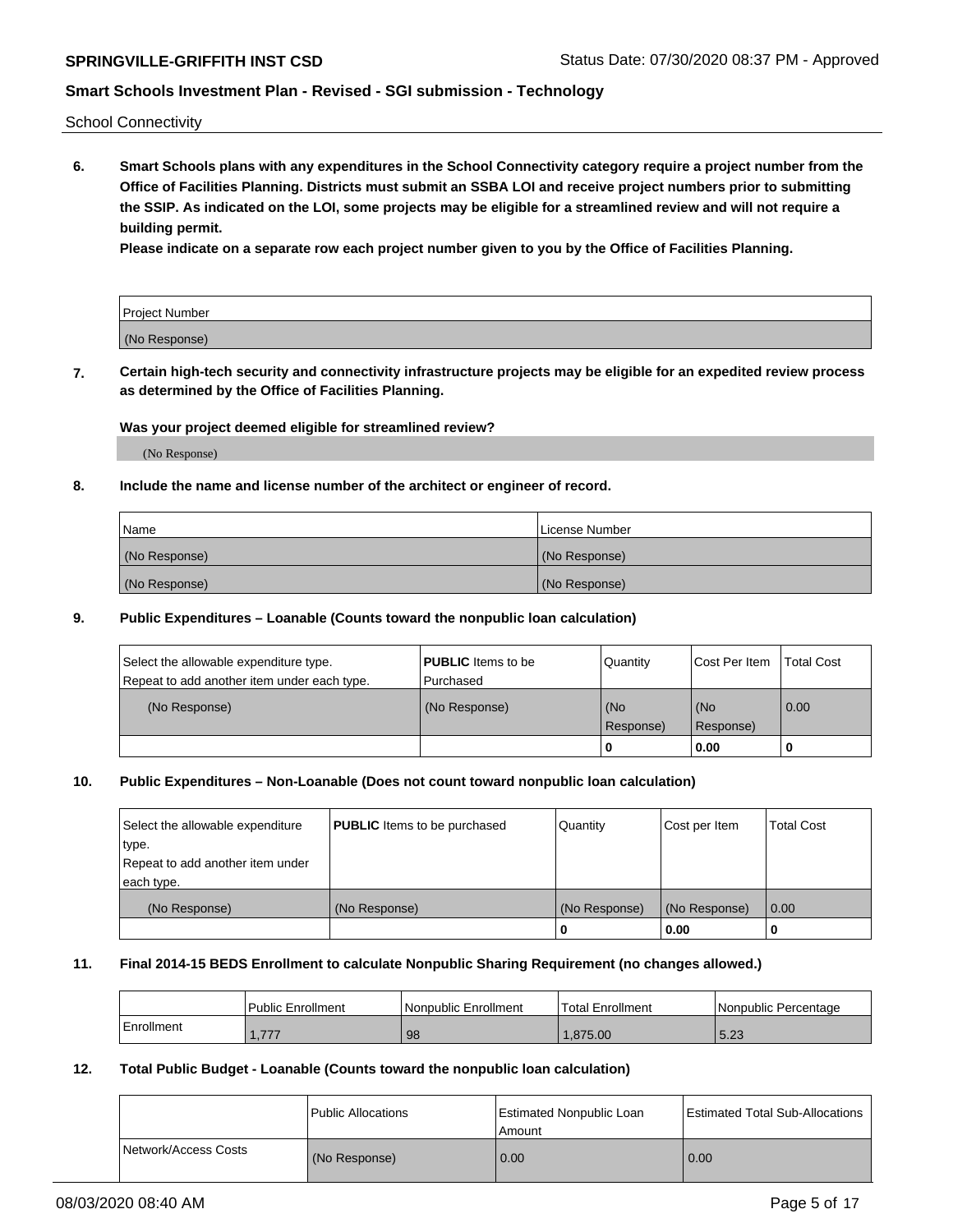School Connectivity

|                                                             | Public Allocations | Estimated Nonpublic Loan<br>Amount | <b>Estimated Total Sub-Allocations</b> |
|-------------------------------------------------------------|--------------------|------------------------------------|----------------------------------------|
| School Internal Connections and (No Response)<br>Components |                    | 0.00                               | 0.00                                   |
| Other                                                       | (No Response)      | 0.00                               | 0.00                                   |
| Totals:                                                     | 0.00               |                                    | ш                                      |

## **13. Total Public Budget – Non-Loanable (Does not count toward the nonpublic loan calculation)**

|                                            | Sub-          |
|--------------------------------------------|---------------|
|                                            | Allocation    |
| Network/Access Costs                       | (No Response) |
| <b>Outside Plant Costs</b>                 | (No Response) |
| School Internal Connections and Components | (No Response) |
| Professional Services                      | (No Response) |
| Testing                                    | (No Response) |
| <b>Other Upfront Costs</b>                 | (No Response) |
| <b>Other Costs</b>                         | (No Response) |
| Totals:                                    | 0.00          |

## **14. School Connectivity Totals**

|                          | <b>Total Sub-Allocations</b> |
|--------------------------|------------------------------|
| Total Loanable Items     | 0.00                         |
| Total Non-Ioanable Items | 0.00                         |
| Totals:                  | 0                            |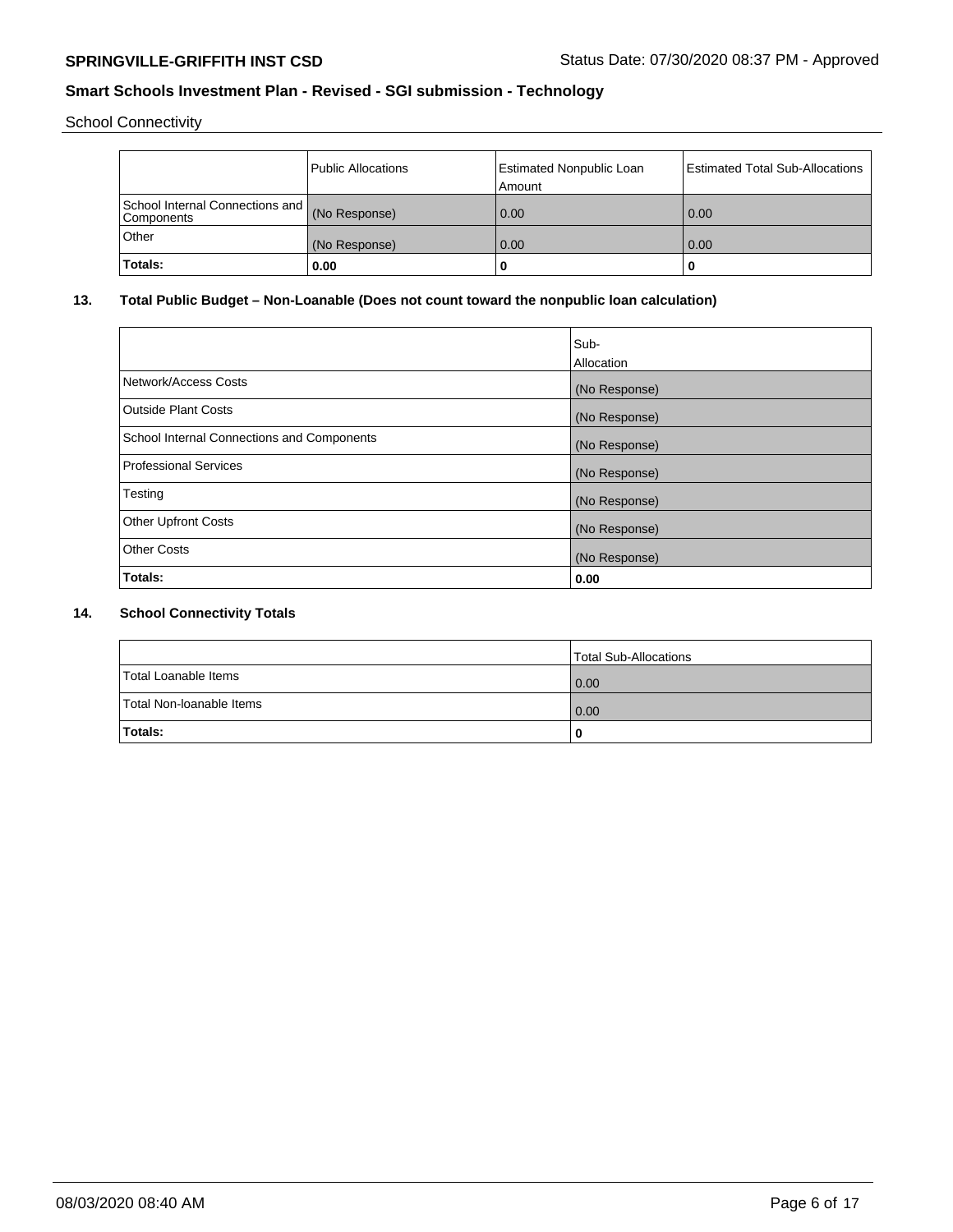Community Connectivity (Broadband and Wireless)

**1. Describe how you intend to use Smart Schools Bond Act funds for high-speed broadband and/or wireless connectivity projects in the community.**

(No Response)

**2. Please describe how the proposed project(s) will promote student achievement and increase student and/or staff access to the Internet in a manner that enhances student learning and/or instruction outside of the school day and/or school building.**

(No Response)

**3. Community connectivity projects must comply with all the necessary local building codes and regulations (building and related permits are not required prior to plan submission).**

 $\Box$  I certify that we will comply with all the necessary local building codes and regulations.

**4. Please describe the physical location of the proposed investment.**

(No Response)

**5. Please provide the initial list of partners participating in the Community Connectivity Broadband Project, along with their Federal Tax Identification (Employer Identification) number.**

| <b>Project Partners</b> | l Federal ID # |
|-------------------------|----------------|
| (No Response)           | (No Response)  |

**6. Please detail the type, quantity, per unit cost and total cost of the eligible items under each sub-category.**

| Select the allowable expenditure | Item to be purchased | Quantity      | Cost per Item | <b>Total Cost</b> |
|----------------------------------|----------------------|---------------|---------------|-------------------|
| type.                            |                      |               |               |                   |
| Repeat to add another item under |                      |               |               |                   |
| each type.                       |                      |               |               |                   |
| (No Response)                    | (No Response)        | (No Response) | (No Response) | 0.00              |
|                                  |                      | o             | 0.00          |                   |

**7. If you are submitting an allocation for Community Connectivity, complete this table.**

**Note that the calculated Total at the bottom of the table must equal the Total allocation for this category that you entered in the SSIP Overview overall budget.**

|                                    | Sub-Allocation |
|------------------------------------|----------------|
| Network/Access Costs               | (No Response)  |
| Outside Plant Costs                | (No Response)  |
| <b>Tower Costs</b>                 | (No Response)  |
| <b>Customer Premises Equipment</b> | (No Response)  |
| <b>Professional Services</b>       | (No Response)  |
| Testing                            | (No Response)  |
| <b>Other Upfront Costs</b>         | (No Response)  |
| <b>Other Costs</b>                 | (No Response)  |
| Totals:                            | 0.00           |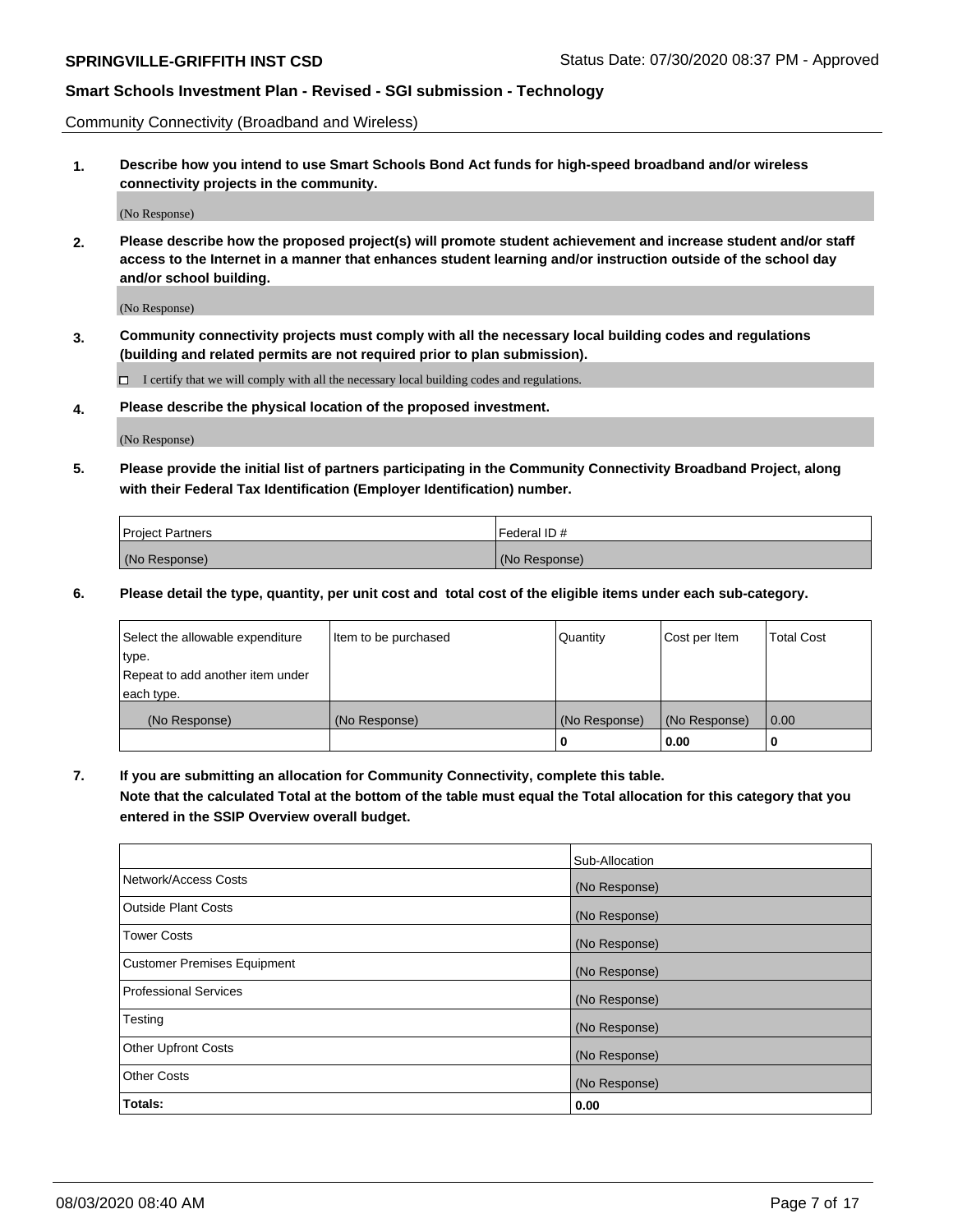### Classroom Learning Technology

**1. In order for students and faculty to receive the maximum benefit from the technology made available under the Smart Schools Bond Act, their school buildings must possess sufficient connectivity infrastructure to ensure that devices can be used during the school day. Smart Schools Investment Plans must demonstrate that sufficient infrastructure that meets the Federal Communications Commission's 100 Mbps per 1,000 students standard currently exists in the buildings where new devices will be deployed, or is a planned use of a portion of Smart Schools Bond Act funds, or is under development through another funding source. Smart Schools Bond Act funds used for technology infrastructure or classroom technology investments must**

**increase the number of school buildings that meet or exceed the minimum speed standard of 100 Mbps per 1,000 students and staff within 12 months. This standard may be met on either a contracted 24/7 firm service or a "burstable" capability. If the standard is met under the burstable criteria, it must be:**

**1. Specifically codified in a service contract with a provider, and**

**2. Guaranteed to be available to all students and devices as needed, particularly during periods of high demand, such as computer-based testing (CBT) periods.**

**Please describe how your district already meets or is planning to meet this standard within 12 months of plan submission.**

The District's infrastructure has been upgraded through the use of eRate funding. During the summer/fall of 2016 the a core switch and all switches at the High School were upgraded to 10 gigabytes. The switches at the Middle School, Springville Elementary and Colden Elementary were upgraded to 10 gig during the 2016-2017. Additional access points have been added to all buildings during the 2017-2018 school year. With the approved eRate project for the 2018-2019 school year, access points **have been** installed in all classrooms as well as the extend beyond the school buildings through exterior wireless access points. The existing infrastructure provides sufficient connected and wireless connectivity that meets the Federal Communications Commission's to 100 Mbps/1000 student's standard.

|                                                                     | Minimum Capacity (Expressed in Gb) | Maximum Capacity (Expressed in Gb) |
|---------------------------------------------------------------------|------------------------------------|------------------------------------|
| Network Bandwidth: Incoming connection TO<br>district schools (WAN) | 1 <sub>GB</sub>                    | 1 <sub>GB</sub>                    |
| Network Bandwidth: Connection BETWEEN<br>school buildings (LAN)     | <b>GB</b>                          | 10GB                               |
| Bandwidth: Connections WITHIN school<br>buildings (LAN)             | <b>GB</b>                          | 10GB                               |

Our available network broadband width is purchased from WNYRIC/Erie 1 BOCES and is as follows:

**1a. If a district believes that it will be impossible to meet this standard within 12 months, it may apply for a waiver of this requirement, as described on the Smart Schools website. The waiver must be filed and approved by SED prior to submitting this survey.**

 $\Box$  By checking this box, you are certifying that the school district has an approved waiver of this requirement on file with the New York State Education Department.

**2. Connectivity Speed Calculator (Required). If the district currently meets the required speed, enter "Currently Met" in the last box: Expected Date When Required Speed Will be Met.**

|                  | l Number of | Required Speed       | Current Speed in Expected Speed |                | <b>Expected Date</b>                |
|------------------|-------------|----------------------|---------------------------------|----------------|-------------------------------------|
|                  | Students    | <sup>I</sup> in Mbps | <b>Mbps</b>                     | to be Attained | When Reauired                       |
|                  |             |                      |                                 |                | Within 12 Months 1Speed Will be Met |
| Calculated Speed | 1.738       | 173.80               | 1GB                             | 1GB            | current                             |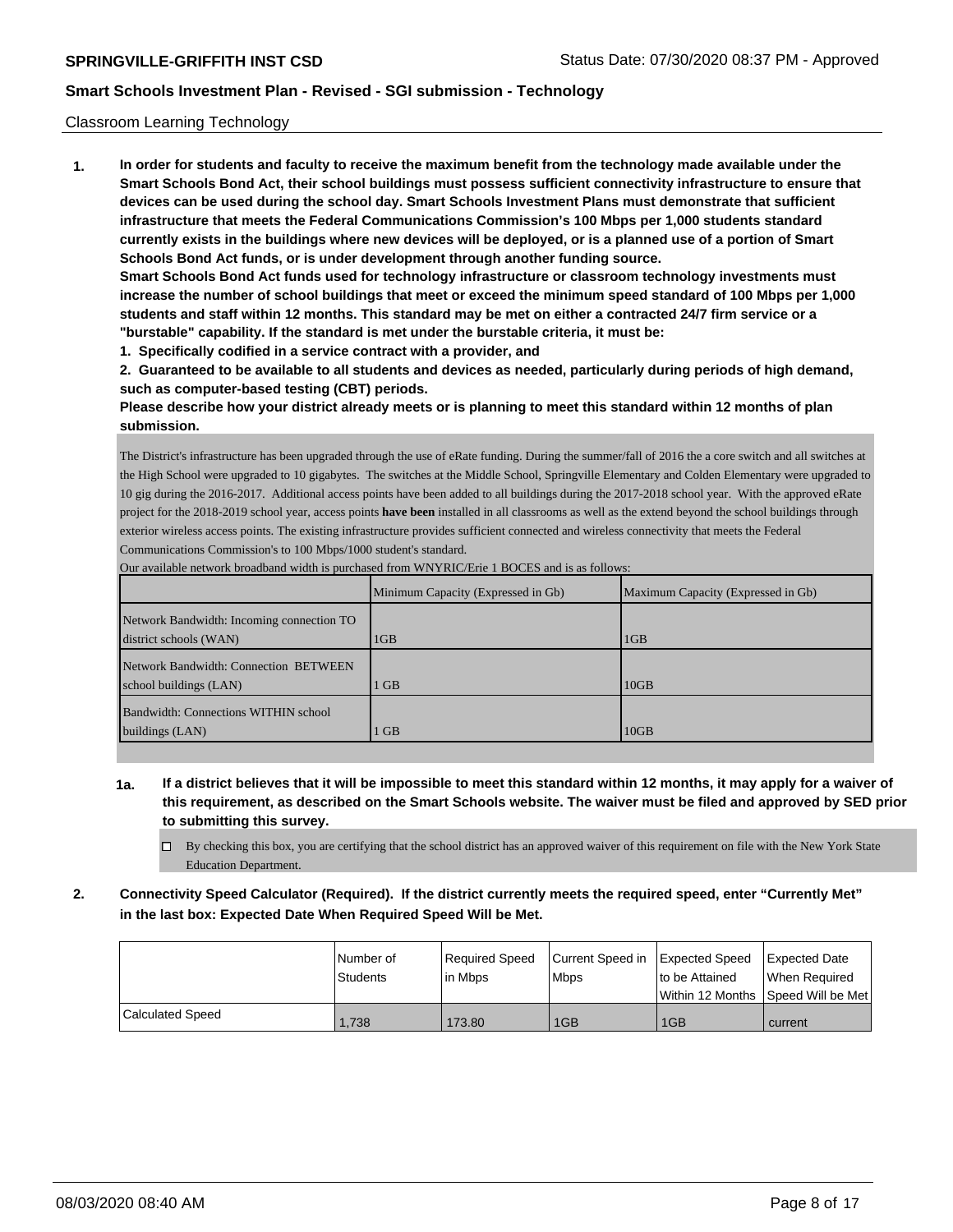### Classroom Learning Technology

**3. If the district wishes to have students and staff access the Internet from wireless devices within the school building, or in close proximity to it, it must first ensure that it has a robust Wi-Fi network in place that has sufficient bandwidth to meet user demand.**

**Please describe how you have quantified this demand and how you plan to meet this demand.**

The District's infrastructure has been upgraded through the use of eRate funding. During the summer/fall of 2016 the a core switch and all switches at the High School were upgraded to 10 gigabytes. The switches at the Middle School, Springville Elementary and Colden Elementary were upgraded to 10 gig during the 2016-2017. Additional access points have been added to all buildings during the 2017-2018 school year. With the approved eRate project for the 2018-2019 school year, access points **have been** installed in all classrooms as well as the extend beyond the school buildings through exterior wireless access points. The existing infrastructure provides sufficient connected and wireless connectivity that meets the Federal Communications Commission's to 100 Mbps/1000 student's standard.

|                                                                     | Minimum Capacity (Expressed in Gb) | Maximum Capacity (Expressed in Gb) |
|---------------------------------------------------------------------|------------------------------------|------------------------------------|
| Network Bandwidth: Incoming connection TO<br>district schools (WAN) | 1 <sub>GB</sub>                    | 1GB                                |
| Network Bandwidth: Connection BETWEEN<br>school buildings (LAN)     | <b>GB</b>                          | 1GB                                |
| Bandwidth: Connections WITHIN school<br>buildings (LAN)             | <b>GB</b>                          | 10GB                               |

**4. All New York State public school districts are required to complete and submit an Instructional Technology Plan survey to the New York State Education Department in compliance with Section 753 of the Education Law and per Part 100.12 of the Commissioner's Regulations.**

**Districts that include educational technology purchases as part of their Smart Schools Investment Plan must have a submitted and approved Instructional Technology Plan survey on file with the New York State Education Department.**

By checking this box, you are certifying that the school district has an approved Instructional Technology Plan survey on file with the New York State Education Department.

## **5. Describe the devices you intend to purchase and their compatibility with existing or planned platforms or systems. Specifically address the adequacy of each facility's electrical, HVAC and other infrastructure necessary to install and support the operation of the planned technology.**

The District plans to purchase around 300 Chrome books™ per year for 5 years first for students in grades 9 -12 and then for students in grades 6-8. The additional chrome books will allow for the district to maintain the district's lifecycle plan for equipment to replace the aging desktops and laptops working toward a 1-1 implementation chrome book for students in grades 6 - 12 moving existing equipment to classrooms in the elementary school. This submission includes the purchase of up to 60 desktop machines per year for 5 years to be used as upgrades of teacher workstations, ART, CAD and Computer Information system labs. The District has tested and confirmed that these devices will function effectively within our current and planned upgrades to both our network infrastructure and wireless infrastructure.

Compatibility with Existing or Planned Platforms or Systems: The District plans to purchase 140 interactive display boards to install in classroom in all four buildings ( 2 elementary, 1 middle and 1 high school). These displays will replace existing aging boards and therefore adequate power and wiring exist. The District has tested and confirmed that these devices will function effectively within our current environment. HVAC will not be impacted with the installation of the interactive display boards.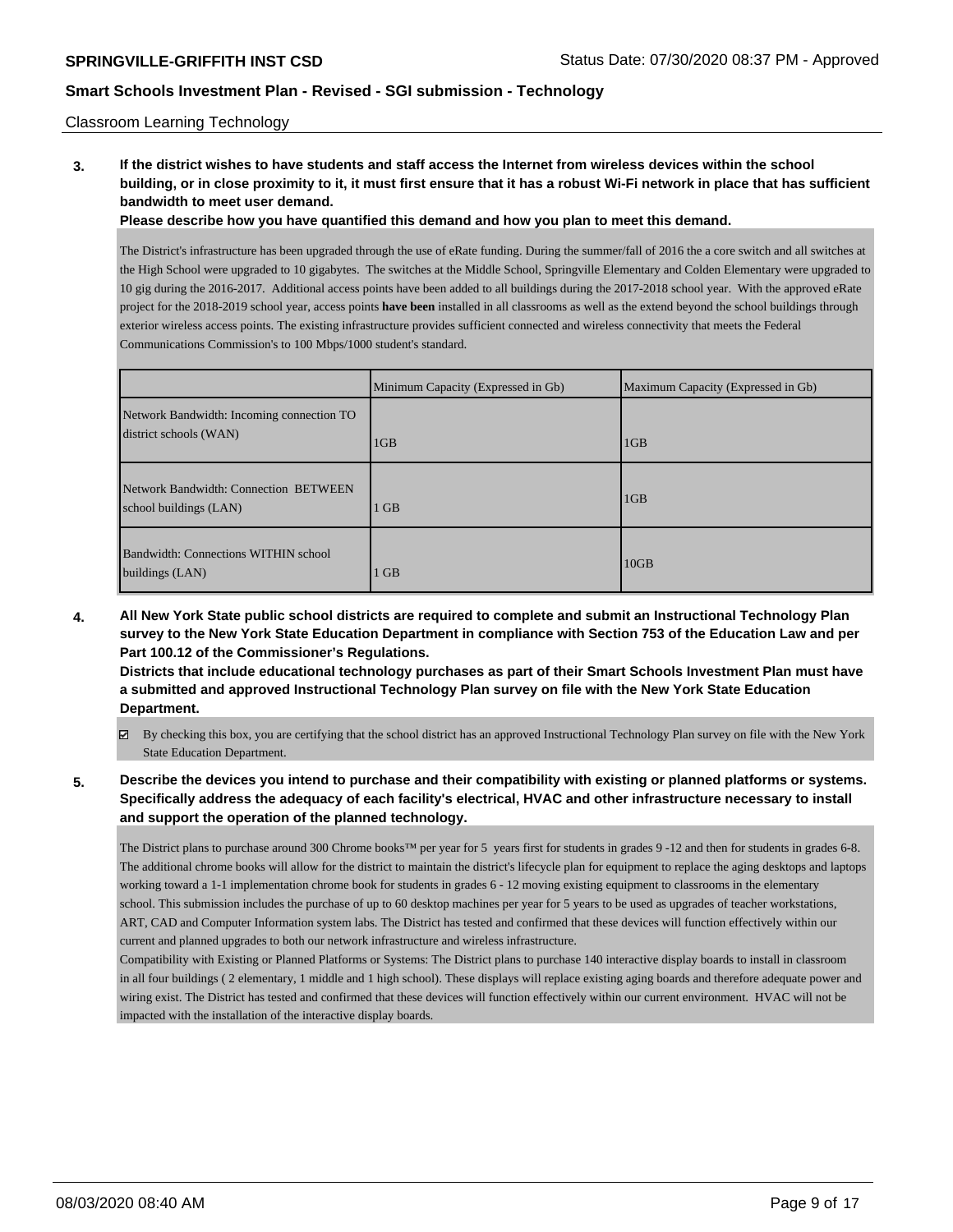### Classroom Learning Technology

- **6. Describe how the proposed technology purchases will:**
	- **> enhance differentiated instruction;**
	- **> expand student learning inside and outside the classroom;**
	- **> benefit students with disabilities and English language learners; and**
	- **> contribute to the reduction of other learning gaps that have been identified within the district.**

**The expectation is that districts will place a priority on addressing the needs of students who struggle to succeed in a rigorous curriculum. Responses in this section should specifically address this concern and align with the district's Instructional Technology Plan (in particular Question 2 of E. Curriculum and Instruction: "Does the district's instructional technology plan address the needs of students with disabilities to ensure equitable access to instruction, materials and assessments?" and Question 3 of the same section: "Does the district's instructional technology plan address the provision of assistive technology specifically for students with disabilities to ensure access to and participation in the general curriculum?")**

**In addition, describe how the district ensures equitable access to instruction, materials and assessments and participation in the general curriculum for both SWD and English Language Learners/Multilingual Learners (ELL/MLL) students.**

It is the belief of Springville-Griffith Institute that students should learn the skills necessary to compete in the 21st century through the integration of technology. The (ISTE) National Educational Technology Standards for All Students have been adopted as the standards for instruction and assessment of students. The use of chromebooks and desktops will be used to implement standards for instruction and assessment for general education students, students with disabilities and ELLs. The benefits of utilizing interactive displays include:

• Allowing teachers to incorporate technology tools Internet resources and software programs with students on a 1-1 basis.

• Allowing teachers and students the opportunity to utilize the touch features of the chromebooks to access web pages, curriculum resources and programs to promote hands on and interactive learning experiences.

• Allow teachers and students to incorporate connections to areas outside the district through Internet connections to interact with experts, other classroom and students.

• Allow teachers and students access to virtual programs and simulations on an individual basis both at school and at home.

• Update to current technology from the aging equipment as well and increase the number of devices to a 1-1 scenario.

• Use the chromebooks and desktops to assist with age appropriate technology literacy instruction using on-line texts and supplemental resources to support our struggling students and English language learners both at school and at home.

The use of technology will be utilized not only to enhance but advance the learning of both students and staff. The majority of our students with disabilities are integrated into the general education through a co-teaching or consultant teacher module. This model allows students with disabilities the opportunity to learn with their peers having to equitable access to instruction, materials and assessments created by both general and special education teachers. ELL students and those in self-contained rooms will benefit from chromebooks receiving instruction, materials and assessments individually. ELL students and those in self-contained rooms will benefit from the display board receiving instruction, materials and assessments provided on a display that is larger and more ability to be more interactive.

# **7. Where appropriate, describe how the proposed technology purchases will enhance ongoing communication with parents and other stakeholders and help the district facilitate technology-based regional partnerships, including distance learning and other efforts.**

The District maintains an active website, a mass communication phone, email, and texting system, and an anonymous web-based bullying reporting system. Further, all teachers have direct access to both student and parent email communications through our student information system. By parents getting involved with what the student is doing in school it increases communication and collaboration between home and school. Our proposed device purchases will only serve to improve the technology environment that supports communication with parents and all stakeholders. Parents can see their child's progress in each content area through the learning management system "Parent Portal". The collaborative nature of Google Classroom and Apps for Education will increase the ability for students to work with other students within their class, school, district, state, nation and world. Students can collaborate in a virtual environment without being physically near each other increasing the amount of collaboration time beyond the traditional class period. The cameras built in to these devices allow for face-to-face collaboration meetings with other students anywhere in the world.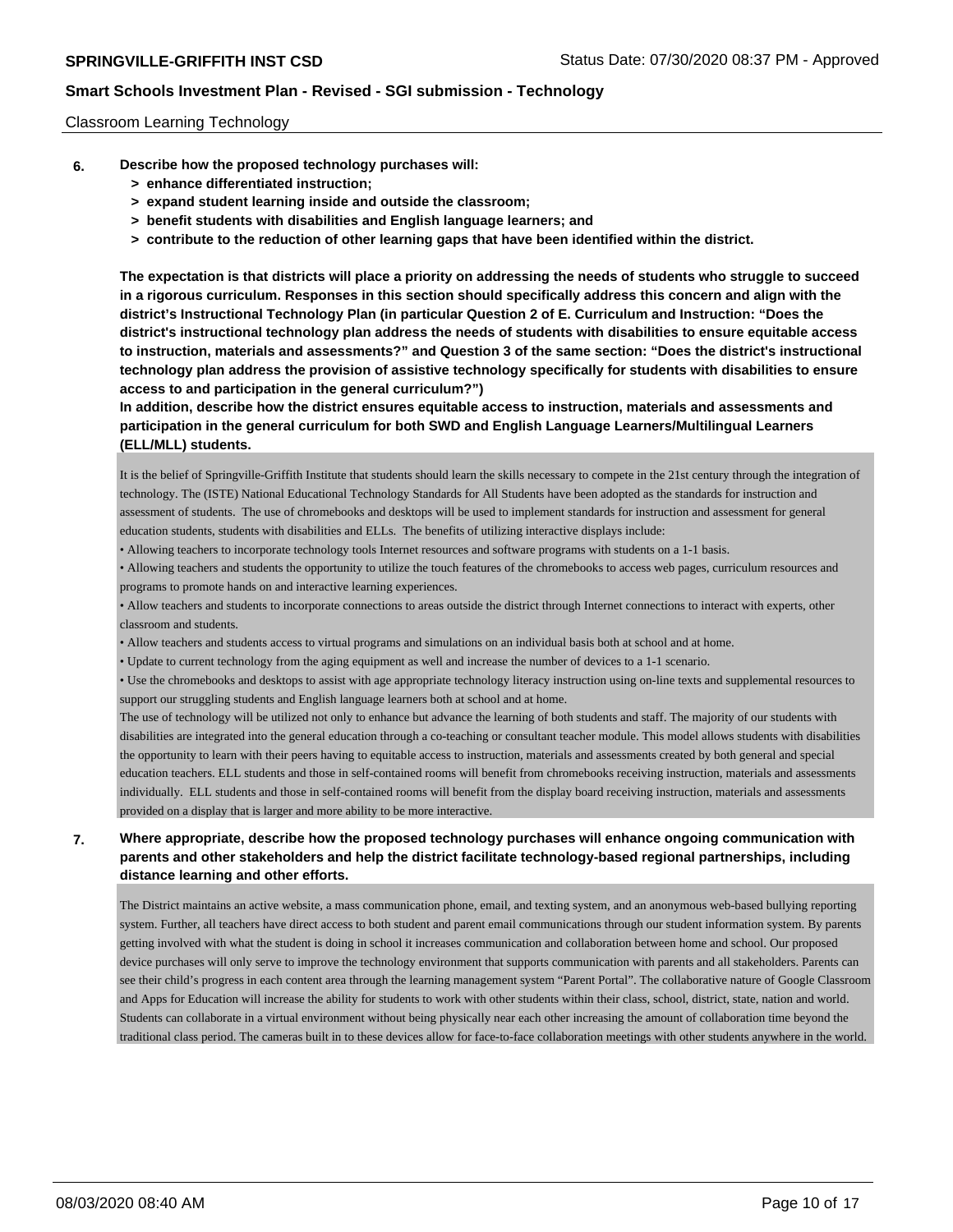### Classroom Learning Technology

**8. Describe the district's plan to provide professional development to ensure that administrators, teachers and staff can employ the technology purchased to enhance instruction successfully.**

**Note: This response should be aligned and expanded upon in accordance with your district's response to Question 1 of F. Professional Development of your Instructional Technology Plan: "Please provide a summary of professional development offered to teachers and staff, for the time period covered by this plan, to support technology to enhance teaching and learning. Please include topics, audience and method of delivery within your summary."**

**Professional Development** is an integral part of the teaching and learning process in the Springville-Griffith Institute

- Central School District. Learning opportunities are offered based on staff, building, and district needs. Training is determined
- by district needs, administrative, teacher request, for new programs or updates/refresh of existing programs.
- **• Incorporating Project-Based Learning into instruction**
- **• Learning opportunities through Change.School to incorporate student agency, voice and choice**
- **• Training in our new student management system for attendance, grade book, reports, parent portal, progress monitoring**
- **• Training in the use of chrome books, Google drive, forms, classroom and add ons**
- **• Training for the Teacher Toolbox in i-Ready**
- **• Introduction the Ed Law 2-D including PII, the use of student information**
- **• Training in cyber security, cyberbully and internet safety**
- **• The use of data and classroom materials to inform instruction**

#### **Technology Delivery**

 Technology is a set of tools and processes that are integrated into our daily activities. Like the pencil and paper, technology is a tool to effectively instruct students both within the classroom and from outside the District. To that end, Springville-Griffith Institute CSD delivers technology in a variety of ways that promote learning opportunities, which include but are not limited to:

- Classroom instruction using voice, video and or still images
- Small group and/or individual instruction
- Distance learning
- Test Preparation programs including ACT Prep, Study Island
- Web-based instructional program including individualized instruction and assessment with programs such as iReady. Accelerated Reader, IXL
- On-line courses, resources and web-sites integrated into classroom lessons and activities
- Using technology resources such as laptop carts, smart boards, projectors, document cameras, and digital cameras to produce student projects and complete classroom activities
- •Using the technology tools purchased with Reading programs, On-line textbooks
- Through teacher website that provide instructional support, resources, classroom assignment and parent communication.
- Video conferencing opportunities through connected classrooms online and video streaming

For staff :

- In-service/graduate courses, conferences/workshops, visitations, and professional development projects as outline in the District's Professional Development (PDP) plan
- Training presented on Superintendent Conference days, staff meetings, release time, afterschool workshops, on-line courses
- Technology Integrator offering classes, individual support and just in-time training
- Courses offered through BOCES Common Set of Learning Objectives (CSLO)
- Erie-Catt Teachers Center
- Outside training for technical staff
- **9. Districts must contact one of the SUNY/CUNY teacher preparation programs listed on the document on the left side of the page that supplies the largest number of the district's new teachers to request advice on innovative uses and best practices at the intersection of pedagogy and educational technology.**
	- By checking this box, you certify that you have contacted the SUNY/CUNY teacher preparation program that supplies the largest number of your new teachers to request advice on these issues.

### **9a. Please enter the name of the SUNY or CUNY Institution that you contacted.**

SUNY Fredonia

### **9b. Enter the primary Institution phone number.**

(716) 673-3111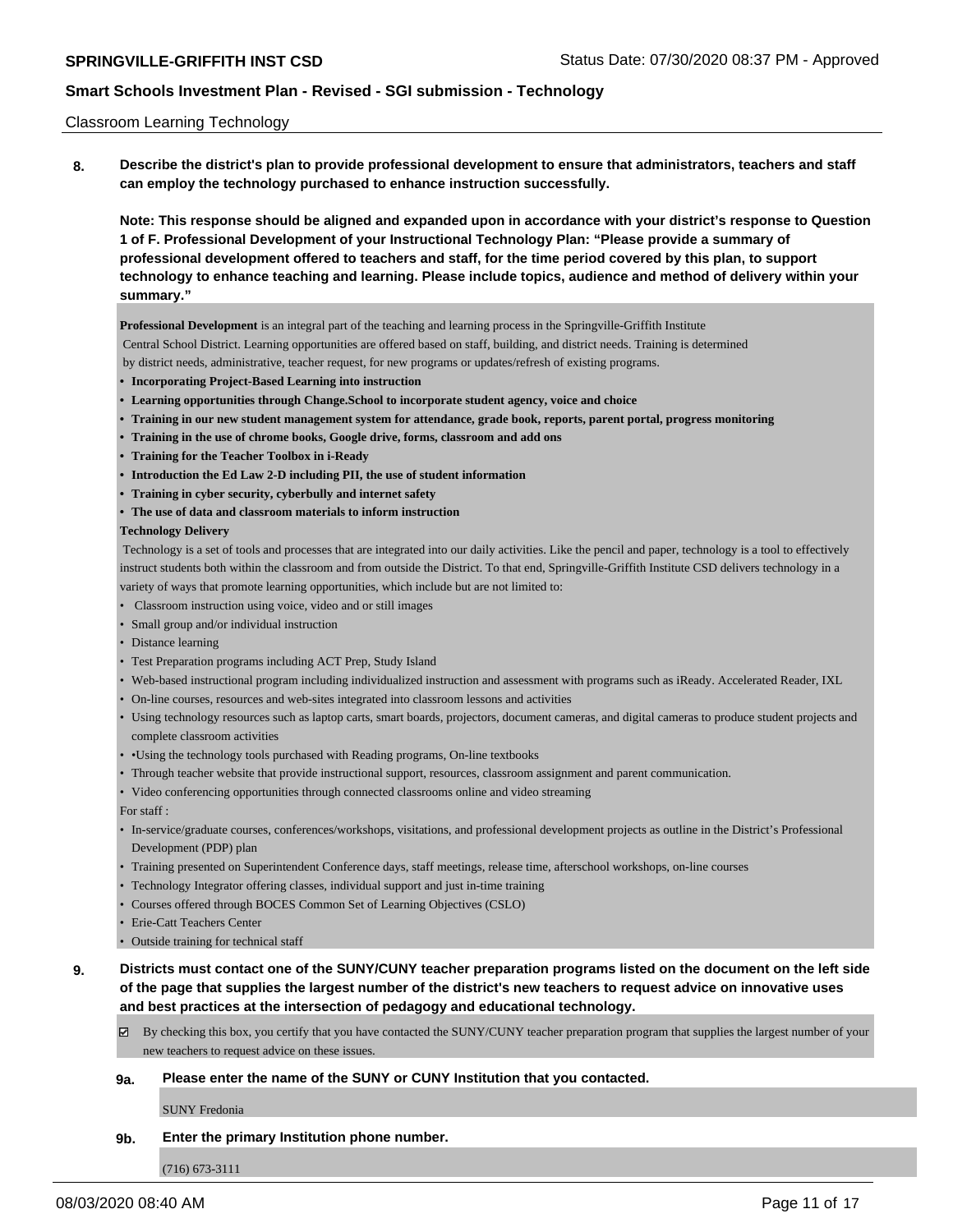Classroom Learning Technology

**9c. Enter the name of the contact person with whom you consulted and/or will be collaborating with on innovative uses of technology and best practices.**

#### Dr. Christine Givner

**10. To ensure the sustainability of technology purchases made with Smart Schools funds, districts must demonstrate a long-term plan to maintain and replace technology purchases supported by Smart Schools Bond Act funds. This sustainability plan shall demonstrate a district's capacity to support recurring costs of use that are ineligible for Smart Schools Bond Act funding such as device maintenance, technical support, Internet and wireless fees, maintenance of hotspots, staff professional development, building maintenance and the replacement of incidental items. Further, such a sustainability plan shall include a long-term plan for the replacement of purchased devices and equipment at the end of their useful life with other funding sources.**

By checking this box, you certify that the district has a sustainability plan as described above.

**11. Districts must ensure that devices purchased with Smart Schools Bond funds will be distributed, prepared for use, maintained and supported appropriately. Districts must maintain detailed device inventories in accordance with generally accepted accounting principles.**

By checking this box, you certify that the district has a distribution and inventory management plan and system in place.

**12. Please detail the type, quantity, per unit cost and total cost of the eligible items under each sub-category.**

| Select the allowable expenditure | Iltem to be Purchased      | Quantity | Cost per Item | Total Cost |
|----------------------------------|----------------------------|----------|---------------|------------|
| type.                            |                            |          |               |            |
| Repeat to add another item under |                            |          |               |            |
| each type.                       |                            |          |               |            |
| <b>Laptop Computers</b>          | chromebooks with license   | 1,490    | 340.00        | 506,600.00 |
| <b>Desktop Computers</b>         | Dell workstations          | 247      | 400.00        | 98,800.00  |
| Interactive Whiteboards          | Interactive display boards | 140      | 4,000.00      | 560,000.00 |
|                                  |                            | 1,877    | 4,740.00      | 1,165,400  |

### **13. Final 2014-15 BEDS Enrollment to calculate Nonpublic Sharing Requirement (no changes allowed.)**

|            | l Public Enrollment | Nonpublic Enrollment | <b>Total Enrollment</b> | Nonpublic<br>Percentage |
|------------|---------------------|----------------------|-------------------------|-------------------------|
| Enrollment | 1,777               | 98                   | 1.875.00                | 5.23                    |

### **14. If you are submitting an allocation for Classroom Learning Technology complete this table.**

|                          | Public School Sub-Allocation | <b>Estimated Nonpublic Loan</b><br>Amount<br>(Based on Percentage Above) | Estimated Total Public and<br>Nonpublic Sub-Allocation |
|--------------------------|------------------------------|--------------------------------------------------------------------------|--------------------------------------------------------|
| Interactive Whiteboards  |                              |                                                                          |                                                        |
|                          | 560,000.00                   | 11,772.78                                                                | 571,772.78                                             |
| <b>Computer Servers</b>  | (No Response)                | 0.00                                                                     | 0.00                                                   |
| <b>Desktop Computers</b> | 98,800.00                    | 2,077.06                                                                 | 100,877.06                                             |
| <b>Laptop Computers</b>  | 506,600.00                   | 10,650.16                                                                | 517,250.16                                             |
| <b>Tablet Computers</b>  | (No Response)                | 0.00                                                                     | 0.00                                                   |
| <b>Other Costs</b>       | (No Response)                | 0.00                                                                     | 0.00                                                   |
| Totals:                  | 1,165,400.00                 | 24,500                                                                   | 1,189,900                                              |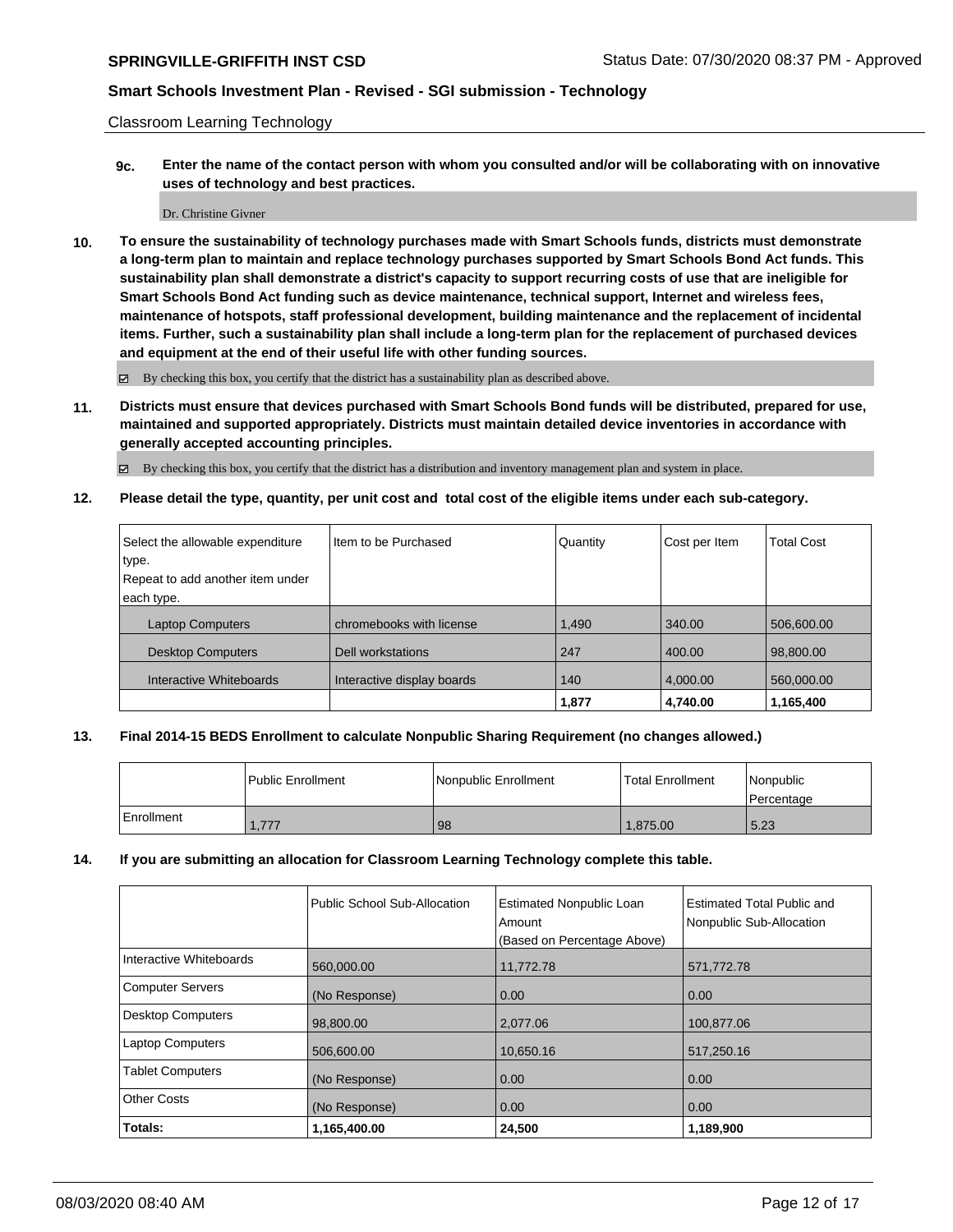### Pre-Kindergarten Classrooms

**1. Provide information regarding how and where the district is currently serving pre-kindergarten students and justify the need for additional space with enrollment projections over 3 years.**

(No Response)

- **2. Describe the district's plan to construct, enhance or modernize education facilities to accommodate prekindergarten programs. Such plans must include:**
	- **Specific descriptions of what the district intends to do to each space;**
	- **An affirmation that new pre-kindergarten classrooms will contain a minimum of 900 square feet per classroom;**
	- **The number of classrooms involved;**
	- **The approximate construction costs per classroom; and**
	- **Confirmation that the space is district-owned or has a long-term lease that exceeds the probable useful life of the improvements.**

(No Response)

**3. Smart Schools Bond Act funds may only be used for capital construction costs. Describe the type and amount of additional funds that will be required to support ineligible ongoing costs (e.g. instruction, supplies) associated with any additional pre-kindergarten classrooms that the district plans to add.**

(No Response)

**4. All plans and specifications for the erection, repair, enlargement or remodeling of school buildings in any public school district in the State must be reviewed and approved by the Commissioner. Districts that plan capital projects using their Smart Schools Bond Act funds will undergo a Preliminary Review Process by the Office of Facilities Planning.**

**Please indicate on a separate row each project number given to you by the Office of Facilities Planning.**

| Project Number |  |
|----------------|--|
| (No Response)  |  |
|                |  |

**5. Please detail the type, quantity, per unit cost and total cost of the eligible items under each sub-category.**

| Select the allowable expenditure | Item to be purchased | Quantity      | Cost per Item | <b>Total Cost</b> |
|----------------------------------|----------------------|---------------|---------------|-------------------|
| type.                            |                      |               |               |                   |
| Repeat to add another item under |                      |               |               |                   |
| each type.                       |                      |               |               |                   |
| (No Response)                    | (No Response)        | (No Response) | (No Response) | 0.00              |
|                                  |                      | υ             | 0.00          |                   |

**6. If you have made an allocation for Pre-Kindergarten Classrooms, complete this table. Note that the calculated Total at the bottom of the table must equal the Total allocation for this category that you entered in the SSIP Overview overall budget.**

|                                          | Sub-Allocation |
|------------------------------------------|----------------|
| Construct Pre-K Classrooms               | (No Response)  |
| Enhance/Modernize Educational Facilities | (No Response)  |
| <b>Other Costs</b>                       | (No Response)  |
| Totals:                                  | 0.00           |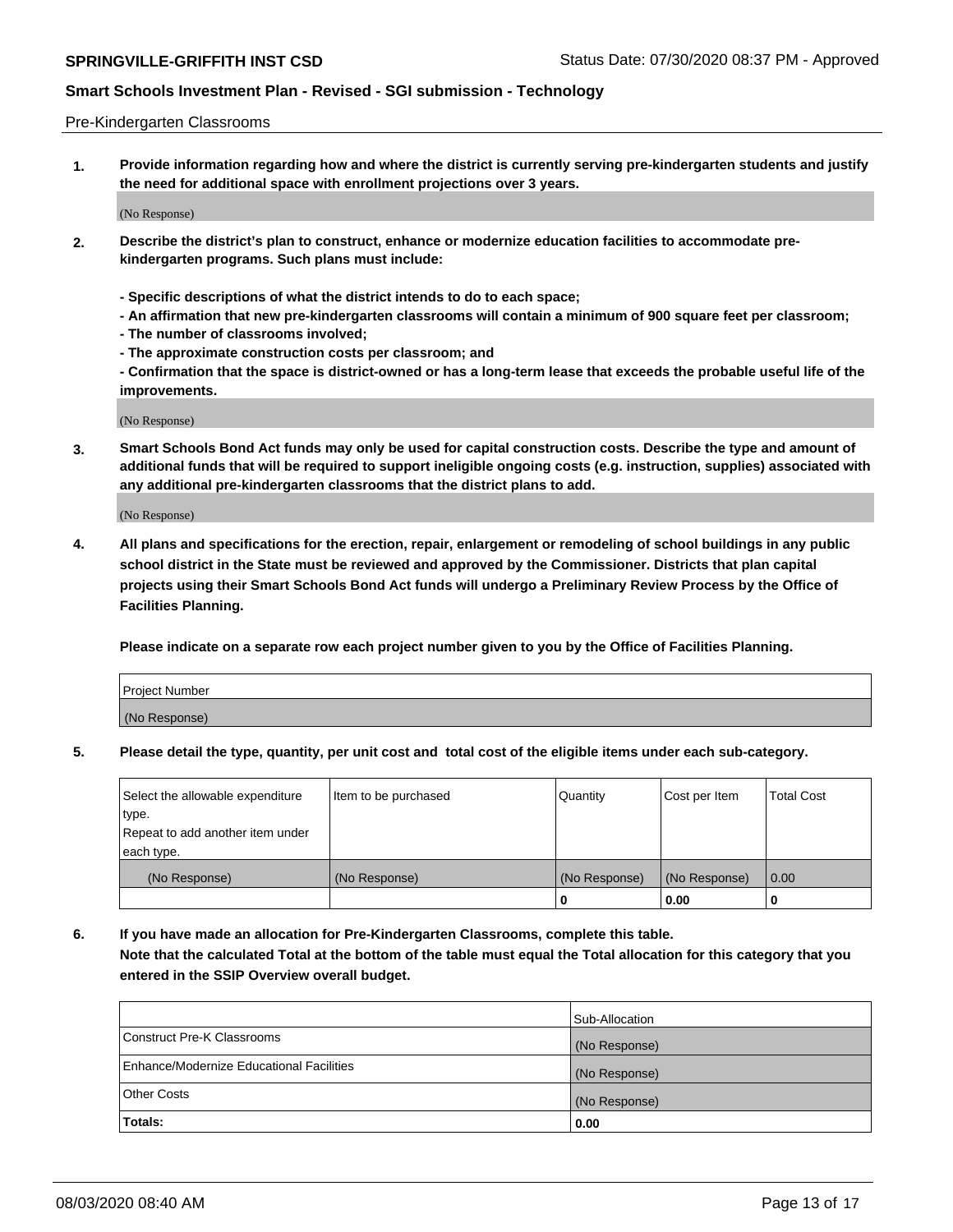Replace Transportable Classrooms

**1. Describe the district's plan to construct, enhance or modernize education facilities to provide high-quality instructional space by replacing transportable classrooms.**

(No Response)

**2. All plans and specifications for the erection, repair, enlargement or remodeling of school buildings in any public school district in the State must be reviewed and approved by the Commissioner. Districts that plan capital projects using their Smart Schools Bond Act funds will undergo a Preliminary Review Process by the Office of Facilities Planning.**

**Please indicate on a separate row each project number given to you by the Office of Facilities Planning.**

| Project Number |  |
|----------------|--|
|                |  |
| (No Response)  |  |

**3. For large projects that seek to blend Smart Schools Bond Act dollars with other funds, please note that Smart Schools Bond Act funds can be allocated on a pro rata basis depending on the number of new classrooms built that directly replace transportable classroom units.**

**If a district seeks to blend Smart Schools Bond Act dollars with other funds describe below what other funds are being used and what portion of the money will be Smart Schools Bond Act funds.**

(No Response)

**4. Please detail the type, quantity, per unit cost and total cost of the eligible items under each sub-category.**

| Select the allowable expenditure | Item to be purchased | Quantity      | Cost per Item | Total Cost |
|----------------------------------|----------------------|---------------|---------------|------------|
| ∣type.                           |                      |               |               |            |
| Repeat to add another item under |                      |               |               |            |
| each type.                       |                      |               |               |            |
| (No Response)                    | (No Response)        | (No Response) | (No Response) | 0.00       |
|                                  |                      | u             | 0.00          |            |

**5. If you have made an allocation for Replace Transportable Classrooms, complete this table. Note that the calculated Total at the bottom of the table must equal the Total allocation for this category that you entered in the SSIP Overview overall budget.**

|                                                | Sub-Allocation |
|------------------------------------------------|----------------|
| Construct New Instructional Space              | (No Response)  |
| Enhance/Modernize Existing Instructional Space | (No Response)  |
| <b>Other Costs</b>                             | (No Response)  |
| Totals:                                        | 0.00           |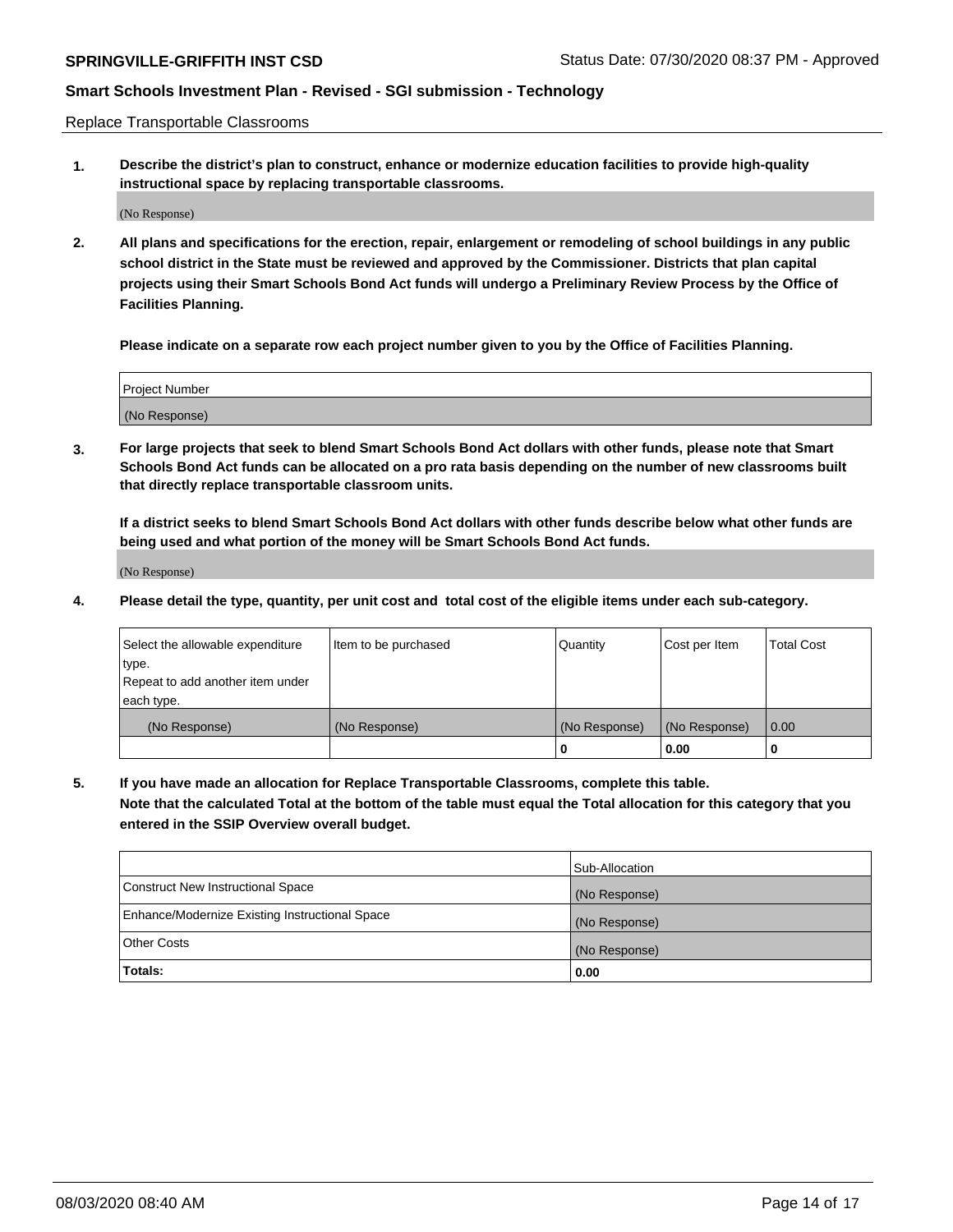High-Tech Security Features

**1. Describe how you intend to use Smart Schools Bond Act funds to install high-tech security features in school buildings and on school campuses.**

(No Response)

**2. All plans and specifications for the erection, repair, enlargement or remodeling of school buildings in any public school district in the State must be reviewed and approved by the Commissioner. Smart Schools plans with any expenditures in the High-Tech Security category require a project number from the Office of Facilities Planning. Districts must submit an SSBA LOI and receive project numbers prior to submitting the SSIP. As indicated on the LOI, some projects may be eligible for a streamlined review and will not require a building permit. Please indicate on a separate row each project number given to you by the Office of Facilities Planning.**

| <b>Project Number</b> |  |
|-----------------------|--|
| (No Response)         |  |

- **3. Was your project deemed eligible for streamlined Review?**
	- Yes
	- $\hfill \square$  No
- **4. Include the name and license number of the architect or engineer of record.**

| Name          | License Number |
|---------------|----------------|
| (No Response) | (No Response)  |

**5. Please detail the type, quantity, per unit cost and total cost of the eligible items under each sub-category.**

| Select the allowable expenditure | Item to be purchased | Quantity      | Cost per Item | <b>Total Cost</b> |
|----------------------------------|----------------------|---------------|---------------|-------------------|
| ∣type.                           |                      |               |               |                   |
| Repeat to add another item under |                      |               |               |                   |
| each type.                       |                      |               |               |                   |
| (No Response)                    | (No Response)        | (No Response) | (No Response) | 0.00              |
|                                  |                      | 0             | 0.00          |                   |

**6. If you have made an allocation for High-Tech Security Features, complete this table.**

**Enter each Sub-category Public Allocation based on the the expenditures listed in Table #5.**

|                                                      | Sub-Allocation |
|------------------------------------------------------|----------------|
| Capital-Intensive Security Project (Standard Review) | (No Response)  |
| <b>Electronic Security System</b>                    | (No Response)  |
| <b>Entry Control System</b>                          | (No Response)  |
| Approved Door Hardening Project                      | (No Response)  |
| <b>Other Costs</b>                                   | (No Response)  |
| Totals:                                              | 0.00           |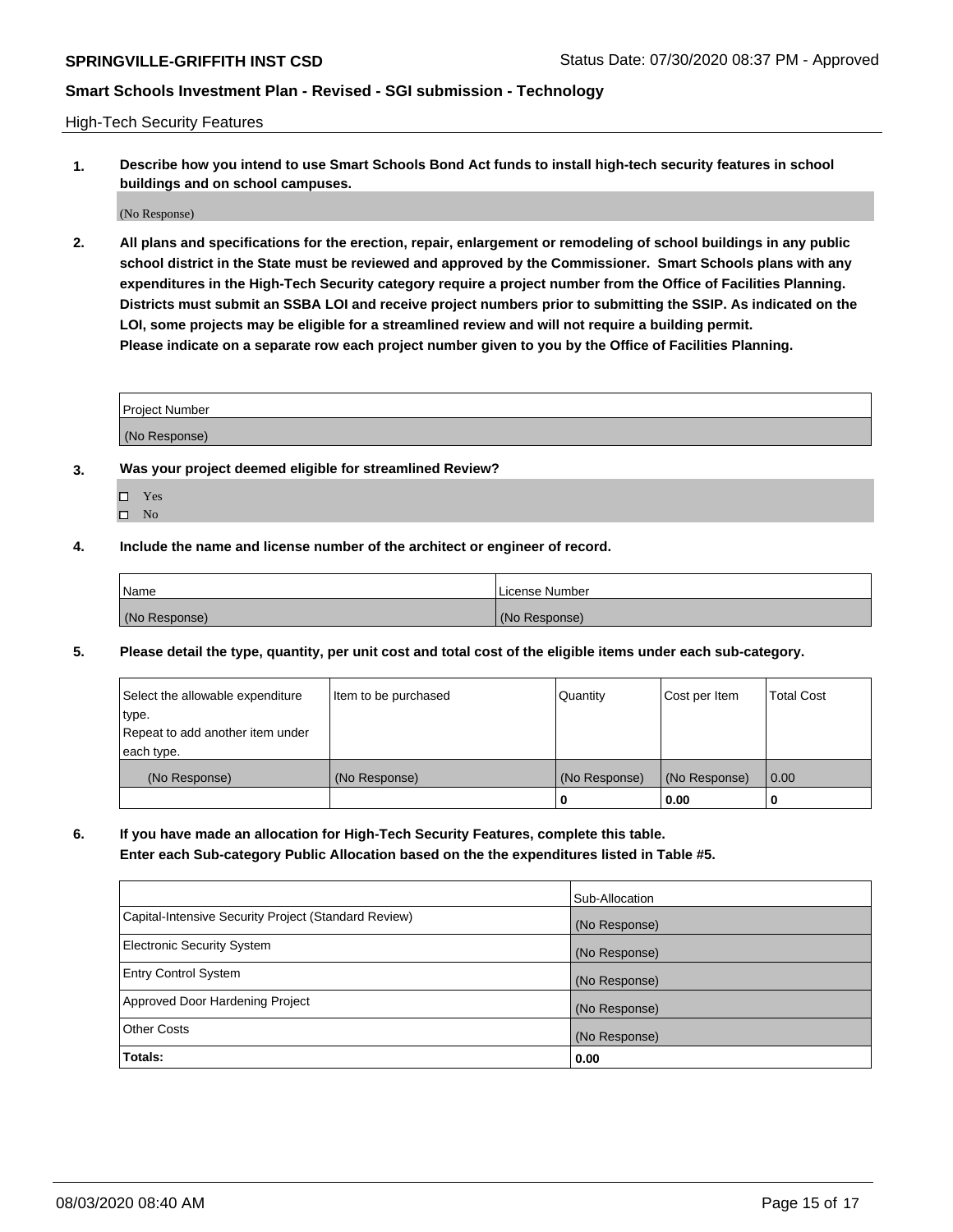Non-Public Schools

# **1. Describe your plan to utilize SSBA funds to purchase devices and loan to the nonpublic schools within your district. Please specify what devices have been requested by the nonpublic schools. If the nonpublic schools have not finalized requests, the district should provide the date nonpublic schools will submit the request by.**

The non-public schools have requested their allotment for the purchase of chromebooks. This would equate to a total of 72 devices. The district meets annually with non-public schools and will require non-public schools to submit a request for items to be loaned on or before July 31 for the following school year. The district will purchase the chromebooks and distribute to non-public schools based on annual requests up to the designated number of devices.

**2. A final Smart Schools Investment Plan cannot be approved until school authorities have adopted regulations specifying the date by which requests from nonpublic schools for the purchase and loan of Smart Schools Bond Act classroom technology must be received by the district.**

By checking this box, you certify that you have such a plan and associated regulations in place that have been made public.

**2a. Please enter the date each year nonpublic schools must request loanable items from the school district. This date cannot be earlier than June 1 of the previous school year.**

July 1st

### **3. Final 2014-15 BEDS Enrollment to calculate Nonpublic Sharing Requirement (no changes allowed.)**

|            | <b>Public Enrollment</b> | l Nonpublic Enrollment | 'Total Enrollment | Nonpublic Percentage |
|------------|--------------------------|------------------------|-------------------|----------------------|
| Enrollment | 777<br>1, 111            | 98                     | .875.00           | 5.23                 |

### **4. Nonpublic Loan Calculator**

|                                                          | Loanable<br>School | Loanable<br>Classroom         | Additional<br>Nonpublic | Estimated<br>Per Pupil | Previously<br>Approved | l Cumulative<br>Per Pupil | <b>Final Per</b><br>Pupil Loan | l Final Total<br>l Loan |
|----------------------------------------------------------|--------------------|-------------------------------|-------------------------|------------------------|------------------------|---------------------------|--------------------------------|-------------------------|
|                                                          | l Connectivity     | <b>Technology</b>             | Loan                    | Amount -               | Per Pupil              | l Loan                    | Amount -                       | i Amount -              |
|                                                          |                    |                               | (Optional)              | This Plan              | Amount(s)              | Amount                    | This Plan                      | This Plan               |
| Required Nonpublic 0.00<br>Loan                          |                    | 1,189,900.0<br>0              |                         | 250.00                 | 0.00                   | 250.00                    | 250.00                         | 24,500.00               |
| Final Adjusted Loan<br>l - (If additional loan<br>funds) | 0.00               | 1,189,900.0<br>$\overline{0}$ | (No<br>Response)        | 250.00                 | 0.00                   | 250.00                    | 250.00                         | 24,500.00               |

### **5. Nonpublic Share**

|                                          | Final Per Pupil Amount | l Final Nonpublic Loan Amount |
|------------------------------------------|------------------------|-------------------------------|
| Pending and Previously<br>Approved Plans | 0.00                   | 0.00                          |
| This Plan                                | 250.00                 | 24,500.00                     |
| Total                                    | 250.00                 | 24,500.00                     |

### **6. Distribution of Nonpublic Loan Amount by School**

| l Nonpublic School Name              | 2018-19 K-12 Enrollment | Special Ed School? If Yes, not eligible |
|--------------------------------------|-------------------------|-----------------------------------------|
| <b>BLOSSOM GARDEN FRIENDS SCHOOL</b> | 5                       | <b>No</b>                               |
| LEAGUE FOR THE HANDICAPPED           |                         | <b>No</b>                               |
| l CENTER                             |                         |                                         |
| ST ALOYSIUS REGIONAL SCHOOL          | 71                      | <b>No</b>                               |

### **7. Please detail the type, quantity and per unit cost of the eligible items under each sub-category.**